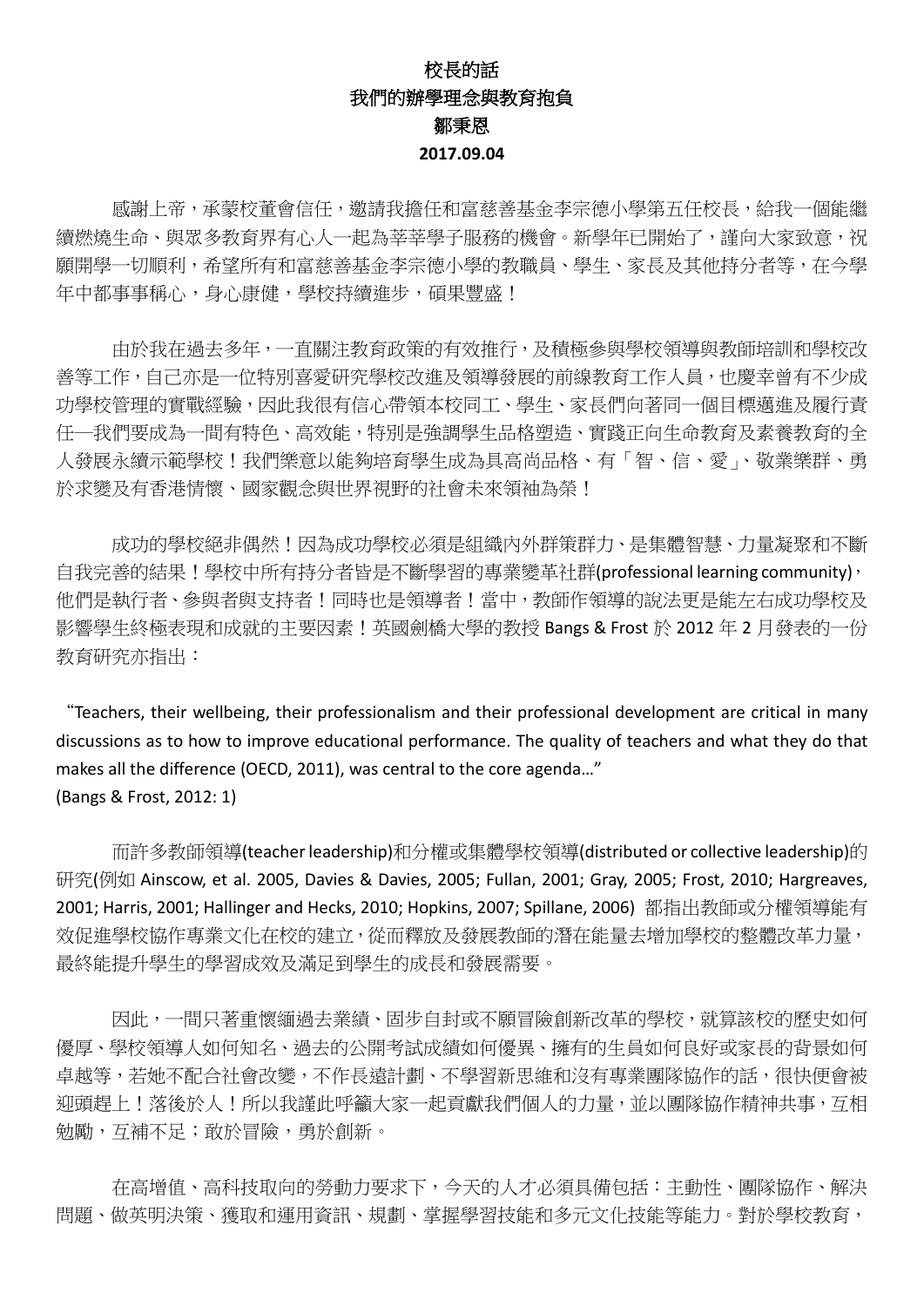特別是我校的啟示是:學校不能再依賴傳統的課堂教學去塑造人才,例如強調學科知識、背誦記憶、 以教師為中心或以考試為主導的課程。相反地,今天學校所傳遞的知識和價值取向,應該是以多元共 融、民主開放、協作問責、終身學習、延伸思考、自我探索和持續改善等,甚或是強調以學習和學習 者為本的課程內容,鼓勵學生能明辨自己的強弱項、機會成本與自我價值;找緊機會和能夠將所學知 識、態度和技能應用於學習和專業,並且能夠實踐與篤行。而且今天的科技、知識或所謂真理,在將 來都會變得落後和必須改變的。所以今天學校由低年級開始已引入不同教育元素,著重兩文三語、多 元智能發展、自主學習、正向教育與品格塑造等,讓學生及早辨識其潛能,按其學習風格、興趣、速 度、性向與能力,再隨著年級遞增而加速、加深和加廣其學習效能,最終養成自主及終身學習習慣, 做法是正確的。

若問新任校長的教育理念是甚麼?廣義來說,我認為教育的功能在於能提昇各個別孩童的尊嚴, 以致可將所有學童甚至是學習者帶至學習的終點。任何人皆有學習的權利,他們是自己命運的主宰, 所以他們絕對是可以全權選擇在那裡學習、何時學習、學習些甚麼和怎樣學習等。基於此,我們有責 任去栽培學生成材,讓他們從小懂得反思為甚麼要學習、學甚麼、怎樣學習、怎樣學得更好和怎樣才 知道自己的學習成效從而改進等。教育是成就每一個人的必經過程,它與「構造」有關。因為它使人: 充滿著愛心、關懷和熱誠;

懂得欣賞和願意創造美麗;與及

擁有遠象,一種服務他人的原動力和能力。

我認為今天的學校教育不應該再是只作「知識傳遞」的工具,由教師或成人將一些固有的概念、 知識、資訊和價值觀等傳授給學生或孩童,而是以學生需要為本位(或簡稱學生為本)設計課程,以「成 就」或「構造」的原則去培育我們的下一代,讓他們自己親身經歷學習的經驗,「構造」自己的參考 架構。所以我認為教育的核心是為「構造」,而我校的學生也需要建構自己的知識、建構自己的生命 和發展方向,使他們能成為具探究、有智慧、有高尚品格和有批判思考的學習者,是自主學習的主人, 幫助他們能夠:

學會如何成長;

學會如何自處;

學會如何行動;

學會如何學習;

學會如何重頭再做與改善。

 我們只要有共同的教育理想、有共同願景,按著集體訂定的發展計劃,以校本需要設定發展優 次,然後按部就班進行持續改進計劃,「齊心便事成」!我敢說,如我們所有教學領導人員皆能以 Stephen R. Covey 在他的著名論著 'The 7 Habits of Highly Effective People'的七個高效領導習慣 , 群 策群力地計劃學校未來,分長、中、短期執行,以分權或集體領導去協作實施,各施其職但卻又能運 用集體執行力量,我有信心我校未來的進步,再展新猷是可期的!願大家共勉!

[1] 包括 1. 主動積極 (Be proactive);2. 以終為始 (Begin with the end in mind);3. 要事第一 (Put first things first);4. 雙贏思維 (Think win-win);5. 知彼解己 (Seek first to understand, then to be understood); 6. 統合綜效 (Synergize);7. 不斷更新 (Sharpen the saw)等